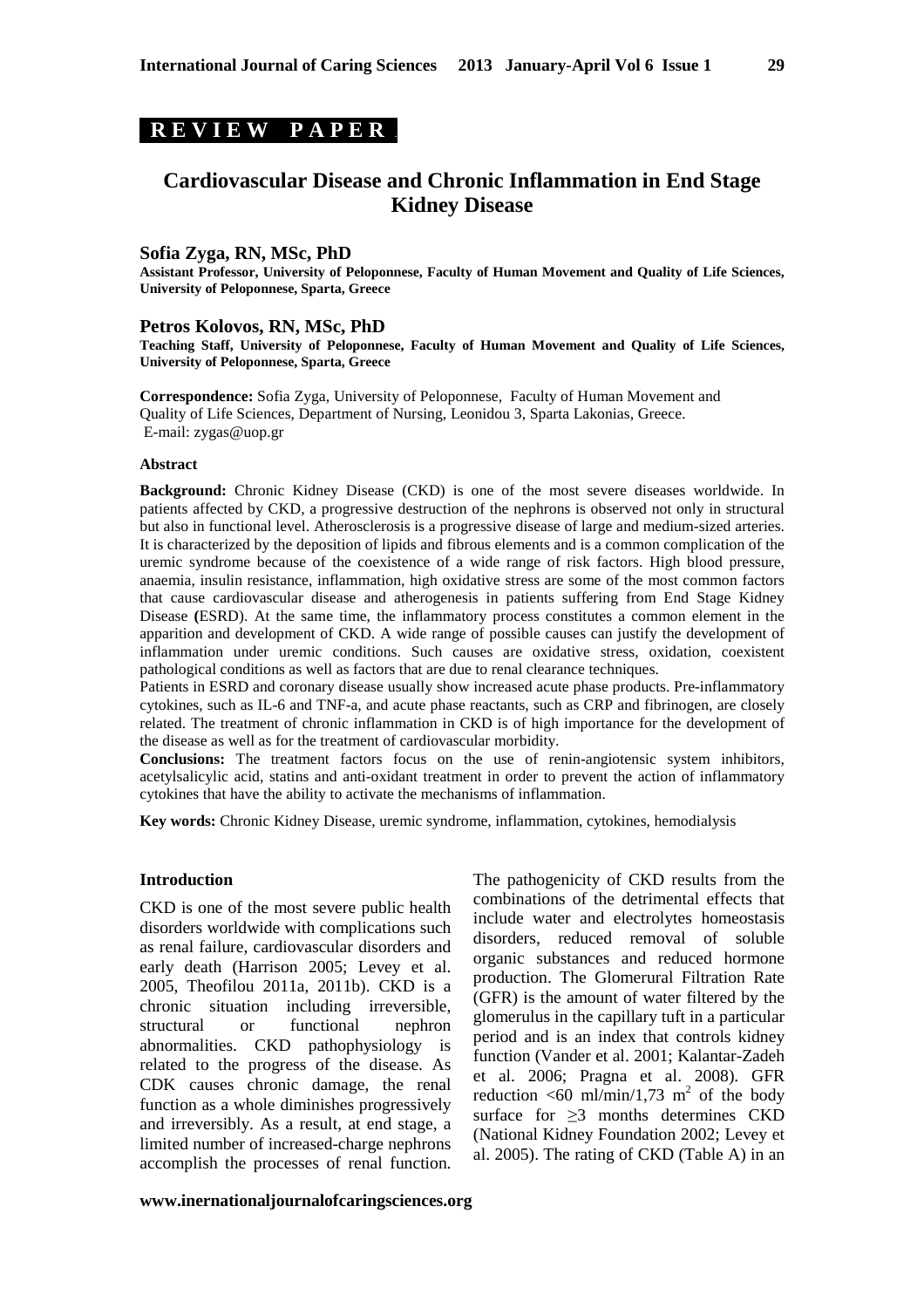ascending scale according to its severity depends on GFR values (Levey et al. 2005).

The loss of endogenous renal function leads to a uremic syndrome and in the long run the patient might be in need of renal function substitution (Harrison 2005; Kalantar-Zadeh et al 2006; Pragna et al. 2008). There are two types of disorders depending on the pathophysiologic mechanism of the syndrome: Disorders as a consequence of the

accumulation of protein metabolism products and disorders as a consequence of renal failure, such as homeostasis of water and electrolytes as well as hormonic disorders. The uremic syndrome (TABLE B) can be treated to a certain extent with renal function extracorporeal substitution. However, some of the disorders may not respond to the treatment, they may even deteriorate (Harisson 2005).

| Table A. Classification of chronic kidney diseases in order of increasing severity |                                                                    |                           |                                        |  |
|------------------------------------------------------------------------------------|--------------------------------------------------------------------|---------------------------|----------------------------------------|--|
| <b>Stage</b>                                                                       | <b>Description of chronic</b><br>kidney disease                    | GFR(ml/min/1.73)<br>$m^2$ | <b>Associated</b><br>terminology       |  |
|                                                                                    | Kidney damage with normal<br>or high glomerular filtration<br>rate | >90                       | Albuminuria,<br>proteinuria, hematuria |  |
| $\mathcal{L}$                                                                      | Kidney damage with mildly<br>low glomerular filtration rate        | 60-89                     | Albuminuria,<br>proteinuria, hematuria |  |
| $\mathfrak{Z}$                                                                     | Moderate glomerular<br>filtration rate decrease                    | $30 - 59$                 | Chronic/early renal<br>insufficiency   |  |
| $\overline{4}$                                                                     | Severe glomerular filtration<br>rate decrease                      | $15-29$                   | Chronic/late renal<br>insufficiency    |  |
|                                                                                    | Kidney failure                                                     | $\langle$ 15              | End-stage renal<br>disease, uremia     |  |

CKD is associated with two risk factors with a bidirectional relation leading to increased morbidity and mortality in patients with endstage renal disease (ESRD). Those are: cardiovascular disease (CVD) and the inflammation pathogenic mechanisms. Apart from the improved modern renal dialysis techniques, morbidity and mortality indexes for ESRD patients remain quite high. Cardiovascular disease (CVD) is one of the main reasons of this effect with its presence being further enhanced by coexisting situations. The inflammation is another factor that is responsible not only for CKD evolution but also for the appearance of CVD. The inflammation mechanism enhances CVD pathogenicity together with other clinical findings of the uremic syndrome.

### **Epidemiology**

Cardiovascular diseases are main morbidity and death causes in CKD patients, and especially to ESRD ones, with an annual frequency of 9%. Death caused by CVD is by 10-20 times more frequent in patients with CKD than in the rest of the population.

In CKD patients, the risk of death after CVD is

much higher than the risk of death after a hemodialysis.

This shows that CKD patients differ from other patients when it comes to cardiovascular vulnerability, as C-Reactant Protein (CRP) inflammation index is increased. It is estimated that 30-50% of those patients show activated inflammatory response. The increased (>8-10 mg/L) levels of CRP serum result in atherosclerosis (Locatelli et al. 2003; Nalbandi 2008; Stefanadis 2008).

### **Atherosclerosis Pathogenicity**

Atherosclerosis is a disease of big and middle muscle arteries where atheromatous plaques are formed as a result of the complex accumulation of cells and extracellular substances in the endothelium and the tunica intima of the vessels. Even though the inflammation is a non-traditional risk factor for atherosclerosis, it has proved to play an important role in the appearance and the progress of the atheromatous process. There

**www.inernationaljournalofcaringsciences.org**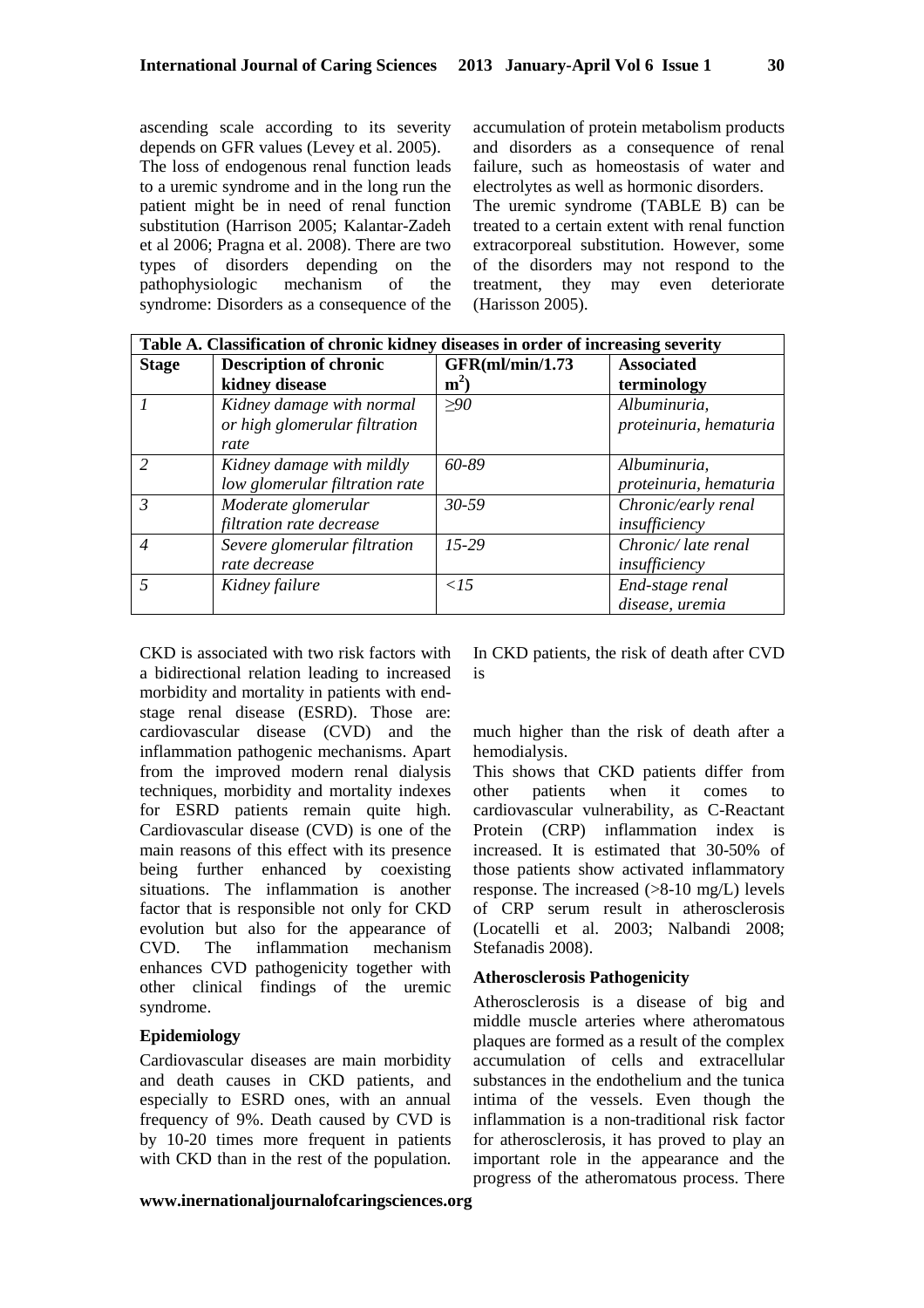are many different theories on atherosclerosis pathophysiology. The dominant one is endothelial function disorder resulting from the existence of risk factors such as dyslipidemia, diabetes, smoking, high blood pressure (HBP) and hyperhomocysteinemia bacterial and viral infections (mainly Chlamydia pneumonia, Helicobacter pylori and cytomegalovirus) (Fertakis 1988; Bocker et al. 2007; Papasteriadi 2008).

The inflammation is the common denominator in a series of cardiovascular risk factors such as hyperlipidemia, HBP etc. In case the inflammatory process is not successfully treated, the atheromatous lesions may evolve silently to obstructive lesion and may lead to rupture of the atheromatous plaque and acute clinical syndromes (Caimi et al. 2005; Bocker et al. 2007; Papasteriadi 2008).

### **Inflammation And CKD**

Inflammation is the initial response of the body to harmful stimuli such as infection, injury or toxic damage. It is a protective physiological response that destroys pathogenic factors that have caused the damage, as well as damaged tissues. It is a mechanism of exceptional importance and constitutes an integral part of our defense system. Under normal conditions the inflammation is acute (Pragna et al. 2008; Roit et al. 2004).

A cascade of biochemical events propagates and matures the inflammatory response. Prolonged inflammation, known as chronic inflammation may bear destructive consequences for the organism. The inflammation index are closely associated with anorexia, increased reduction of the protein rate by skeletal muscles and other tissues, loss of adipose and muscle tissues, hypoalbuminemia and hypercatabolism, endothelial dysfunction and atherosclerosis. As a result, inflammatory process is a common element in CKD. About 30-60% of individuals undergoing extrarenal dialysis in Europe and North America show an increased inflammation index (Kalantar-Zadeh et al. 2006; Axelsson et al. 2007; Pragna et al. 2008).

The inflammation is an important parameter for CKD appearance and evolution. Research has shown that patients undergoing renal dialysis techniques and protein energy malnutrition tend to show increased levels of inflammatory index and pro-inflammatory cytokines such as interleukin 1 (IL-1), interleukin 6 (IL-6) and TNF.

Those indexes are proportional to the anorexia levels in such patients (Vander et al. 2001). Other CKD factors contributing to the inflammation are high levels of acute-phase CRP, advanced enzymic glycation end products (AGEs) and advanced oxidation protein products (AOPPs) (Kalantar-Zadeh et al. 2006; Axelsson et al. 2007; Pragna et al. 2008), (14), (13).

A wide range of possible causes can justify the development of inflammation under uremic conditions such as oxidative stress, oxidation, coexisting pathological situations and factors due to the renal dialysis techniques (**TABLE C**), (Kalantar-Zadeh et al. 2006).

## **Cytokine Role**

Cytokines play an integral part in the inflammation process. During the inflammation, there is an imbalance between pro-inflammatory and anti-inflammatory cytokines. Uremic toxins in CKD activate pro-inflammatory cytokines independently of whether the patient is at a stage before renal dialysis or already undergoing a treatment technique (hemodialysis or peritoneal dialysis). The disturbance of this balance contributes to atherogenesis thus promoting the development of CVD. Diminished renal function increases cytokine concentration in the organism even in cases of membrane bioincompatibility in dialysis techniques. At the same time, oxidative stress, oxidation and coexisting pathological situations promote inflammatory action (Stenvinkel et al. 2002; Jacobs et al. 2004; Kalantar-Zadeh et al. 2006). However, there is no specific way to control the severity rate of the inflammation in CKD patients. During an inflammatory response there is an increase in positive acute-phase proteins, such as CRP and ferritin, and a reduction in negative acutephase proteins, such as albumin or transferring (Kalantar-Zadeh et al. 2006; Axelsson et al. 2007; Pragna et al. 2008).

CRP is a positive acute-phase protein that increases during systemic inflammation. Its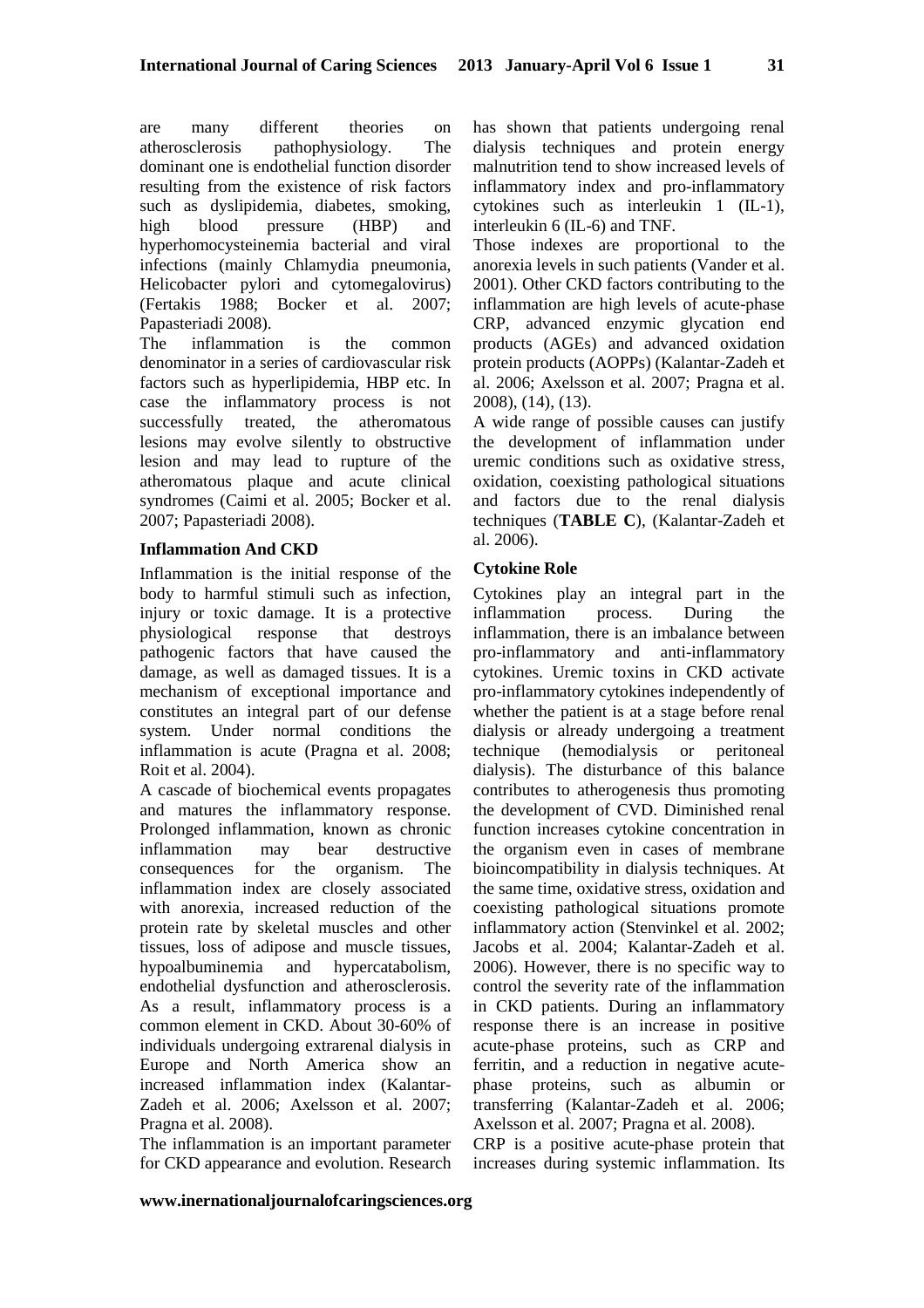composition takes place in the liver and its levels show the levels of tissue damage or the extent of the inflammatory response. Normally its value is about  $\langle 1 \text{mg/L}}$ . Increased CRP quantities imply that an inflammatory response is taking place. High CRP levels in healthy patients have been identified as an important risk factor for CVD, coronary disease and specific bacterial or viral infections. At ESRD, CRP levels remain >5mg/l for >3 months. In case of chronic inflammation, it remains at high levels for years thus signaling an increased risk for atheromatous cardiovascular disease. In CKD and residual renal functions (RRF) patients, CRP is between 5-50 mg/L. CRP has been isolated from the inflammatory damage of atheromatic vessels and a slight increase constitutes important risk and disease index (14 MIA). CRP levels also show an increased production of proinflammatory cytokines IL-1, IL-6 and TNFa making them a very important index in CKD (Jacobs et al. 2004).

Interleukin-6 (IL-6) is a pleiotropic cytokine with a dominant role.

It regulates the inflammatory responses and the composition of hepatic acute-phase proteins. In healthy patients, IL-6 mRNA is expressed at low levels by various cell types including peripheral lymphocytes, spleen, liver, kidney, and intestine. During an infection, injury or immune challenge, almost every tissue and cell type of the organism composes and expresses IL-6.

Moreover, IL-6 launches an increased production of hepatic acute-phase proteins that regulating the composition of CRP. This differentiates it from IL-1 and TNF-a cytokines that reduce production of such proteins by hepatocytes (Pragna et al. 2004; Kalantar-Zadeh et al. 2008). Moreover, insulin stimulates IL-6 gene expression.

Interleukin 1 is a multifunctional cytokine. There are two types of interleukin: lL-1a and IL-1b with unclear effects in biological activity. Interleukin is involved in the regulation of cell division and cell differentiation and is a highly inflammatory cytokine (Stenvinkel et al. 2000; Pragna et al. 2008).

TNF-a is produced by active monocyte macrophages and is of great importance in inflammation pathogenesis, septic shock and

tissue injury. TNF-a comes from the liver. Intrinsic and extrinsic factors such as bacteria, viruses, parasites and tumors are able to cause its production (Vander 2001).

It contributes to the progress of endothelial dysfunction and increases insulin reaction. At the same time, it also reduces apolipoprotein E secretion. (Mavromatidis 2008 ).

Together with the other pro-inflammatory cytokines, TNF-a promotes protein catabolism and inhibit albumin, pro-albumin and transferrin composition.

Studies have shown that pro-inflammatory cytokines have atherogenic properties. Firstly, IL-6 increased levels are a stimulus for soluble intracellular adhesion molecule 1 (sICAM-1) that acts as a mediator in leukocyte adhesion and leukocyte migration on the endothelial surface.

Moreover, IL-6 promotes atherosclerosis through various metabolic, endothelial and coagulant mechanisms. It is not just an atheromatous index. It has been proved that increased IL-6 expression is involved in the formation of the fibrous plaques in the atheromatous process (Zyga et al. 2011).

### **Insulin Resistance**

Insulin resistance is an ESRD parameter and it has been proved that hypoglycaemia and hyperglycaemia contribute to early atherogenesis in ESRD patients. In ESRD, insulin resistance may result from various factors such as reduced renal catabolism of regulatory proteins, metabolic oxidation, uremic toxins, protein catabolism products, reduced physical activity, anemia, chronic inflammation, hypothrepsia. Insulin resistance syndrome is an independent factor for cardiovascular mortality prevision in ESRD.

Pro-inflammatory and pro-atherogenic cytokines like IL-6 and TNF-a factor, accumulate as residual renal function deteriorates.

TNF-a action reduces glucose storing in cells after insulin action, while inactivity enhances insulin sensitivity. The inflammation is associated with various insulin resistance factors.

In elderly non-diabetic patients, mild chronic inflammation and high sICAM-1 levels have been found, as well as a disproportional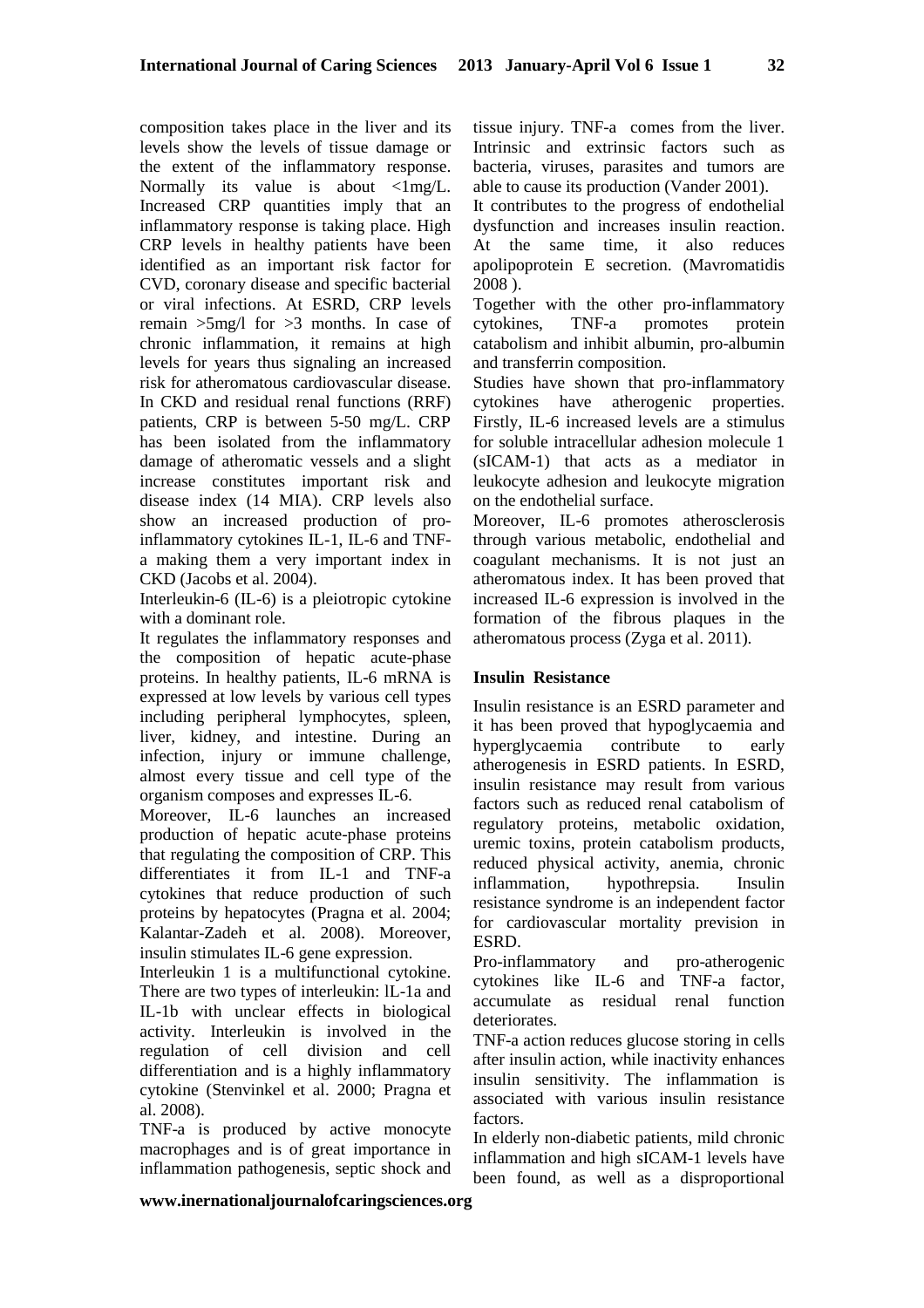relation between insulin sensitivity and IL-6 levels. Consequently, low level chronic inflammation contributes to the relation between insulin resistance and CVD risk (Mavromatidis 2008; Kalantar-Zadeh et al. 2008).

| TABLE B. FINDINGS OF CLINICAL PATHOLOGY OURAIMIAS |                                                    |                                                                            |
|---------------------------------------------------|----------------------------------------------------|----------------------------------------------------------------------------|
| <b>Fluid and electrolyte disorders</b>            | <b>Neuromuscular</b><br>disorders                  | <b>Skin disorders</b>                                                      |
| Increase (dilation) and volume<br>contraction     | Fatigue                                            | Paleness                                                                   |
| Hypernatremia and<br>hyponatremia                 | Sleep disorders                                    | Hyperpigmentation                                                          |
| Hyperkalemia and hypokalemia                      | Headache                                           | <b>Itching</b>                                                             |
| Metabolic acidosis                                | Mental deficiency                                  | Ecchymosis                                                                 |
| Hyperfosfatiaimia                                 | Lethargy                                           | Uremic salt deposition in the<br>skin on the form of ice<br>(uremic frost) |
| Hypocalcemia                                      | Astirixia                                          | <b>Gastrointestinal disorders</b>                                          |
| <b>Endocrine - Metabolic</b><br>disorders         | Muscle irritability                                | Anorexia                                                                   |
| Secondary hyperparathyroidism                     | Peripheral neuropathy                              | Nausea and vomiting                                                        |
| Adynamic osteomalacia                             | Syndrome of "restless<br>legs"                     | Uremic exhalation                                                          |
| Osteomalacia due to deficiency<br>of vitamin-D    | Paralysis                                          | <b>Gastroenteritis</b>                                                     |
| Intolerance to carbohydrates                      | Myoclonus                                          | Peptic ulcer                                                               |
| Hyperuricemia                                     | Seizures                                           | Gastrointestinal bleeding                                                  |
| Hypertriglykeridaimia                             | Coma                                               | Hepatitis                                                                  |
| Elevated levels of $lp(a)$                        | Muscle cramps                                      | Idiopathic ascites                                                         |
| Decreased levels of high density<br>lipoprotein   | Syndrome breaking the<br>balance in dialysis       | Peritonitis                                                                |
| Nutritional disorder caused by                    | Myopathy                                           | <b>Haematological and</b>                                                  |
| inadequate intake of protein-<br>energy           |                                                    | immunological disorders                                                    |
| Slowdown in growth and                            | <b>Cardiovascular and</b>                          | Anemia                                                                     |
| development                                       | pulmonary disorders                                | Leucopenia                                                                 |
| Amenorrhea                                        | Arterial hypertension                              | Lemfokyttaropenia                                                          |
| Infertility and sexual dysfunction                | Congestive heart<br>failure and pulmonary<br>edema | Bleeding                                                                   |
| Hypothermia                                       | Worsening<br>atherosclerosis                       | Increased susceptibility in<br>infections                                  |
| B2-microglobulin deposition                       | Hypotension and<br>arrhythmias                     | Splenomegaly and<br>hypersplenism                                          |
| Amyloidosis                                       | Calcification of<br>vascular                       | Decreased levels of C                                                      |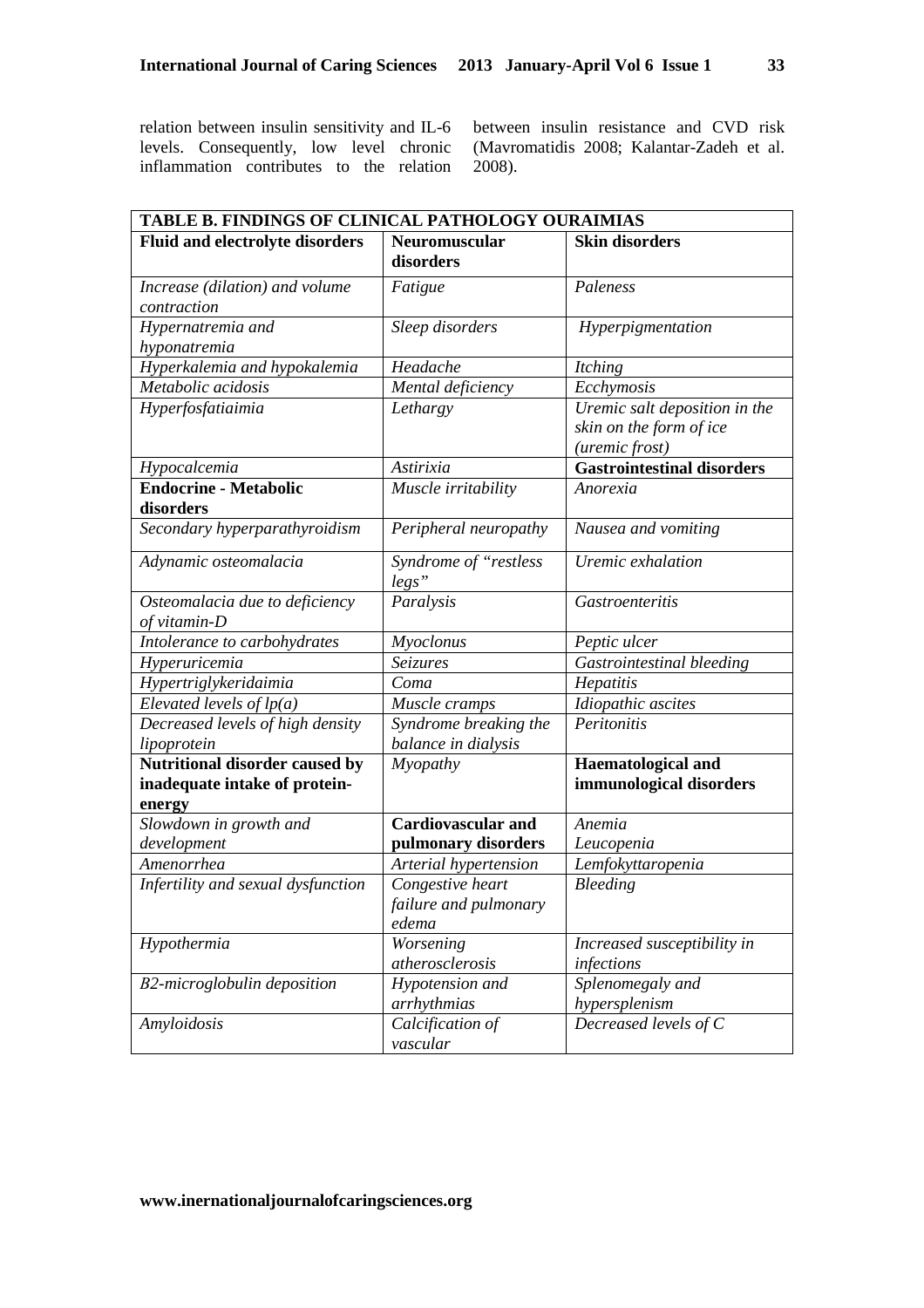|    | TABLE C. Causes of chronic inflammation in Chronic Kidney Disease<br>A. Causes of inflammation due to CKD or decreased GFR |                                                                                                |  |  |  |
|----|----------------------------------------------------------------------------------------------------------------------------|------------------------------------------------------------------------------------------------|--|--|--|
|    |                                                                                                                            |                                                                                                |  |  |  |
|    | Ι.                                                                                                                         | Decreased clearance of pro-inflammatory cytokines                                              |  |  |  |
|    | 2.                                                                                                                         | Volume overload with or without endotoxemia                                                    |  |  |  |
|    | 3.                                                                                                                         | Accumulation of uremic toxins                                                                  |  |  |  |
|    | 4.                                                                                                                         | Oxidative stress (e.g. oxygen radicals)                                                        |  |  |  |
|    | 5.                                                                                                                         | Carbonyl stress(pentoside and advanced glycation products)                                     |  |  |  |
|    | $\overline{6}$                                                                                                             | Decreased levels of antioxidants (vitamin E, vitamin C, carotenoids,<br>selenium, glutathione) |  |  |  |
|    | 7.                                                                                                                         | Deteriorating protein- energy nutritional state and food intake                                |  |  |  |
| В. |                                                                                                                            | <b>Coexistence of cormobid conditions</b>                                                      |  |  |  |
|    | 1.                                                                                                                         | Increased prevalence of cormobid conditions (cardiovascular disease,                           |  |  |  |
|    |                                                                                                                            | diabetes, advanced age, obesity, dyslipidemia, etc.)                                           |  |  |  |
|    | 2.                                                                                                                         | Remnants from previous allograft transplantation of solid organa                               |  |  |  |
|    | $\mathcal{E}$                                                                                                              | Inflammatory diseases with kidney involvement (with HIV disease or SLE),                       |  |  |  |
|    |                                                                                                                            | chronic obstructive urinary ouropatheia                                                        |  |  |  |
|    |                                                                                                                            | C. Additional inflammatory factors related to dialysis treatment                               |  |  |  |
|    | $\bm{I}$ .                                                                                                                 | Hemodialysis                                                                                   |  |  |  |
|    | 1.                                                                                                                         | Exposure to dialysis tubing                                                                    |  |  |  |
|    | $\overline{2}$ .                                                                                                           | Dialysis membranes with decreased biocompability                                               |  |  |  |
|    | $\overline{3}$ .                                                                                                           | Impurities in dialysis water and/ or dialysate                                                 |  |  |  |
|    | $\overline{4}$ .                                                                                                           | Back-filtration or back- diffusion of contaminants                                             |  |  |  |
|    | 5.                                                                                                                         | Foreign bodies (such as PTTE) in dialysis access grafts                                        |  |  |  |
|    | 6.                                                                                                                         | Intravenous catheters                                                                          |  |  |  |
|    |                                                                                                                            | <b>II.</b> Peritoneal dialysis                                                                 |  |  |  |
|    | 1.                                                                                                                         | Episodes of overt or latent peritonitis                                                        |  |  |  |
|    | 2.                                                                                                                         | PD-catheters as a foreign body and its related infections                                      |  |  |  |
|    | $\mathfrak{Z}$ .                                                                                                           | Constant exposure to PD solution                                                               |  |  |  |

### **Treatment In CKD Statines**

Statines show important anti-inflammatory action and reduce CRP levels independently from their impact of inhibiting lipid composition. They are also connected with reduced mortality levels in CKD patients that are due to heart diseases (Vander 2001).

### **Αngiotensin-converting enzyme inhibitors (ACE inhibitors)**

They have anti-inflammatory action in the general population and in patients suffering from ESRD and they are connected with a delay in the progress of CKD, thus improving the clinical result in individuals suffering from the disease.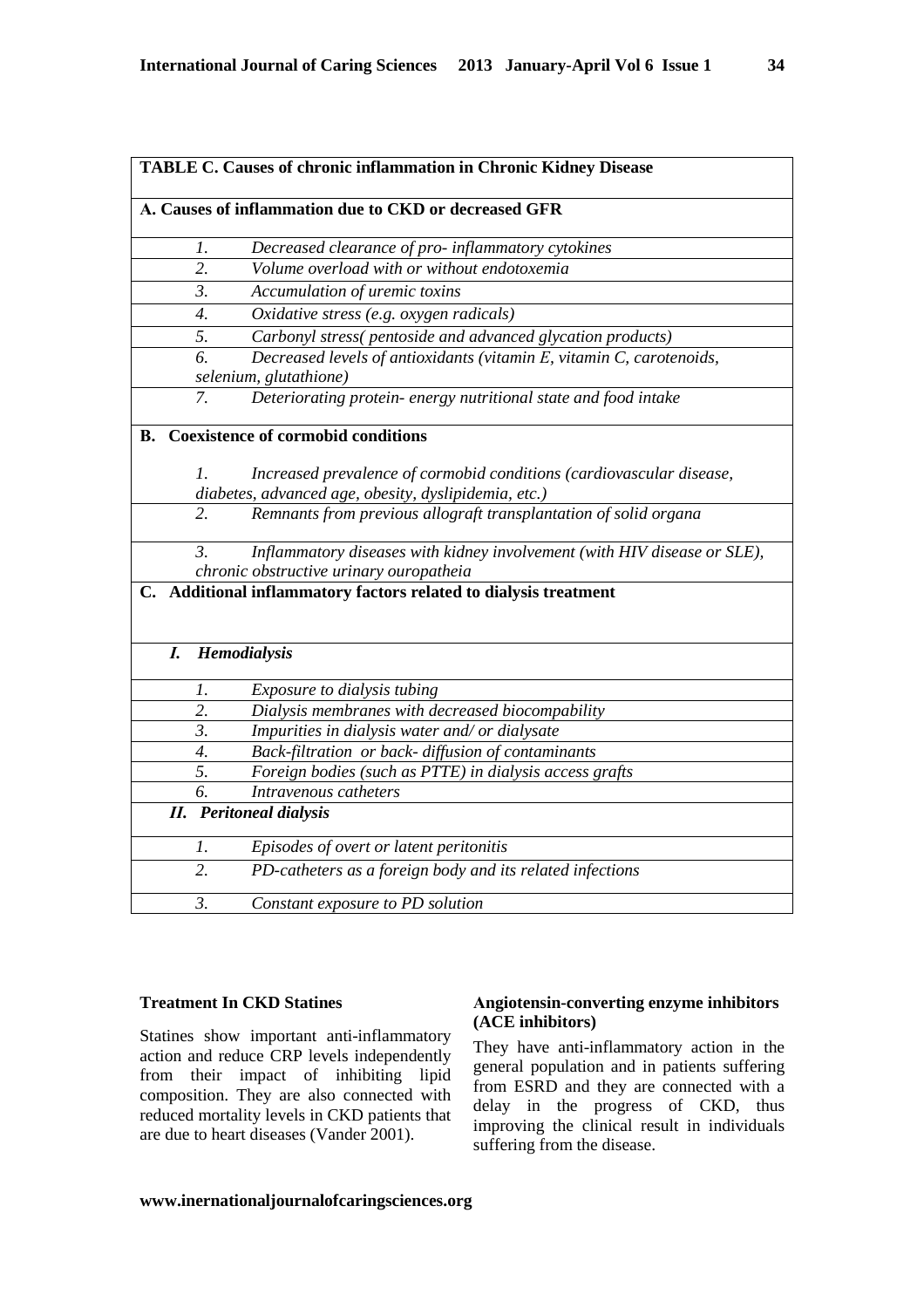ACE inhibitors have the ability to suppress the production of certain cytokines, such as TNF-a or IL-1b, whereas in ESRD patients they reduce CRP levels (Vander 2001; Francesco et al. 2003; Nalmbandi 2008).

#### **Acetylsalicylic acid**

Acetylsalicylic acid reduces CRP and IL-6 levels in patients with coronary disease. Moreover, CRP levels seem to be closely connected to myocardiac infarction risk reduction with the use of aspirin. Consequently, it could be used for the treatment of the chronic inflammation of CKD patients.

#### **Antioxidant treatment**

Vitamin E has anti-inflammatory action and its administration is connected with a low risk of cardiovascular mortality in patients at a dialysis. It has been claimed that vitamin E has a protective role against the inflammatory process and atherosclerosis as it inhibits the action of protein kinase C and nuclear factor kappa-b. Other studies have shown that when the dialysis filters contain vitamin E, oxidative stress is reduced, whereas its use through dialysis membranes reduces myeloperoxidase release, suggesting a lower neutrophil activation. However, further research has to be conducted on the exact action and its relativity/connection to the inflammation and its parameters, as well as on atherosclerosis and its contribution to the clinical result (Vander 2001; Mavromatidis 2008).

Moreover, the use of biocompatible membrane and ultrapure hemodialysis can reduce hemodialysis-connected inflammation and the improvement of the dialysis techniques in hemodialysed patients with inflammation is very important. Similarly, new and more biocompatible solvents of peritoneal dialysis should be applied in patients that show elements of inflammation (Kalantar-Zadeh et al. 2006; Mavromatidis 2008).

#### **References**

Axelsson J, Carrero J J, Lindholm B, Heimbürger, Stenvinkel P. (2007), Malnutrition in Patients with End-Stage Renal Disease-Anorexia, Cachexia and Catabolism. Current Nutrition & Food Science, 1, 37-46.

- Bocker W, Denk H, Heitz PH. (2007), Atherosclerosis. Clinical Pathology Anatomy P. Χ. Paschalidis Medical Publications, Athens, Greece, pp: 716-732
- Caimi G, Carollo C, Presti R. (2005), Pathophysiological and clinical aspects of malnutrition in chronic renal failure. Nutrition Research Reviews, Cambridge University Press 18 (1): 89-97 Available at: http://journals.cambridge.org/action/displayFulltext ?type=1&fid=635620&jid=NRR&volumeId=18&i ssueId=01&aid=608416.
- Fertakis A. (1988), Lipids and atherosclerosis. "Clinical Pathology Physiology''. Χ. Pashalidis Medical Publications, Athens, Greece, pp: 41-43.
- Francesco L, Pietro P, Francesca T, Vecchio L. (2003), Epidemiology of cardiovascular risk in patients with chronic kidney disease. Nephrol Dial Transplant Available at: http://ndt.oxfordjournals.org/content/18/suppl\_7/vii 2.full.pdf.
- Harrison TR. (2005), Chronic Renal Failure (CRF) "Internal Pathology–Volume B". Parisianos Publications - Athens, 1774-1778.
- Jacobs P, Glorieux Griet, Vanholder R. (2004), Interleukin/cytokine profiles in haemodialysis and in continuous peritoneal dialysis. Nephrol Dial Transplant, 19, [Suppl 5]: 41-45. Available at: http://ndt.oxfordjournals.org/cgi/content/abstract/1 9/suppl\_5/v41
- Kalantar-Zadeh K, Kopple JD. (2006), Cachexia in Chronic Kidney Disease: Malnutrition-Inflammation Complex and Reverse Epidemiology, "Cachexia and Wasting: A Modern Approach", Springer Milan, 305-325. On Line 06/10/2007 Available at: http://www.springerlink.com/content/pt6568g34h3 v2541.
- Kalantar-Zadeh K. (2008), Protein-Energy Malnutrition, "Nutrition in Kidney Disease'', Humana Press, 289-304. On Line 15/05/2008 Available at: at: http://www.springerlink.com/content/q853ng40922 6311u.
- Levey AS, Eckardt KU, Tsukamoto Y Levin A, Coresh J, Rossert J De Zeeuw D, Hostetter, TH, Lameire N, Eknoyan G. (2005) Definition and classification of chronic kidney disease: a position statement from Kidney Disease: Improving Global Outcomes (KDIGO). *Kidney International* 67, 2089-2100.
- Papasteriadi X. (2008)Immunogenetics of athiromatosis. Available at: http://www.sseh.gr/Journal/pdfs/2008/2008\_70\_5\_ 50.pdf.
- Pragna R, Reddy GC, Kanagasabapathy AS. (2008), Malnutrition-Inflammation-Atherosclerosis Syndrome in Chronic Kidney Disease. Indian Journal of Clinical Biochemistry, 23, 3, 209-217 Available from: http://www.springerlink.com/content/j4103615047 32217.
- Roit I, Brostoff J, Male D. (2004), Soluble mediators of immunity "Immunology" 6th Edition. P. Χ. Pashalidis Medical Publications, Athens, Greece.
- Stefanadis ΧΙ. (2009), Chronic Coronary Artery Disease. "Heart Diseases-Volume 1" P.Χ.